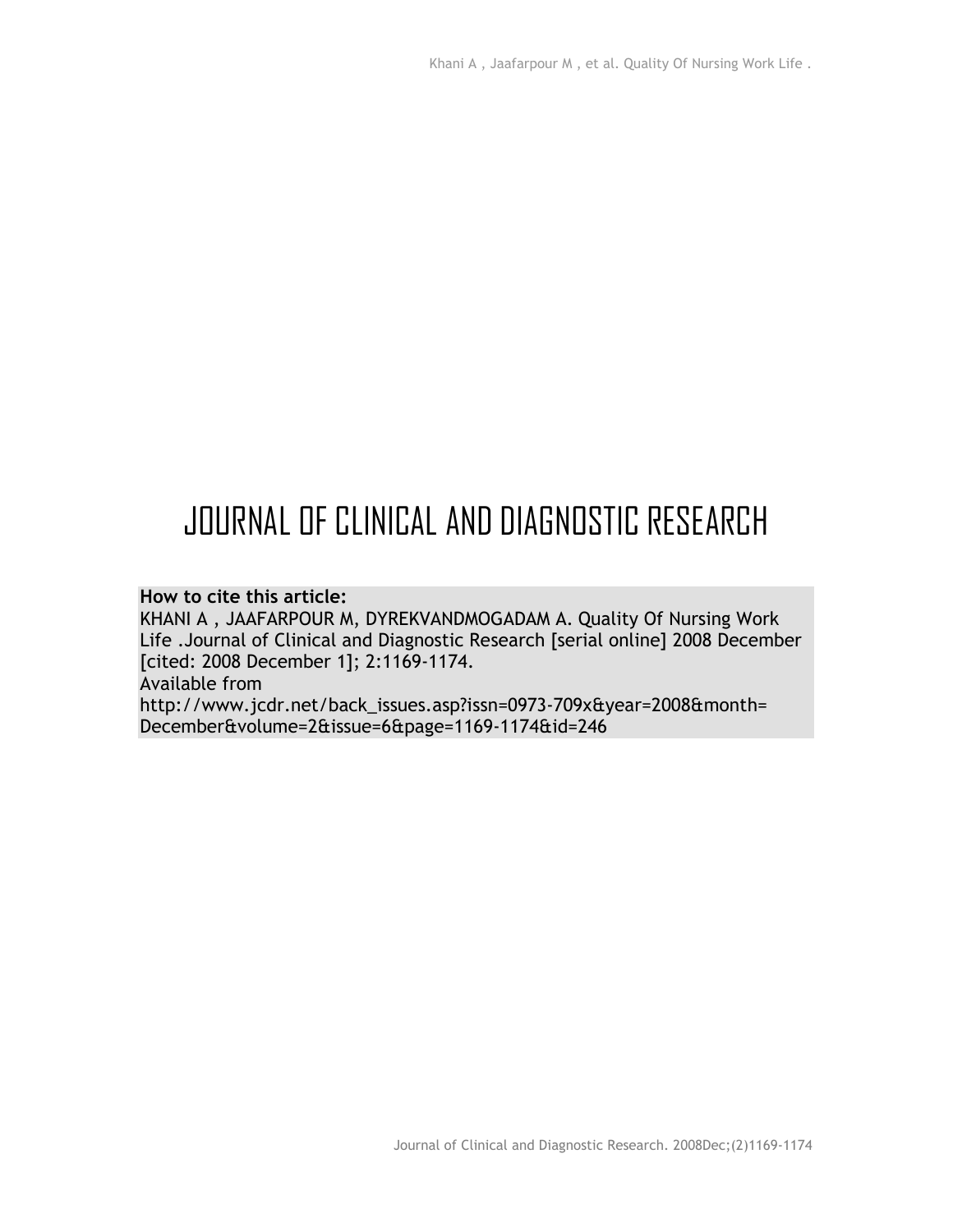# **ORIGINAL ARTICLE**

## **Quality of Nursing Work Life**

#### **KHANI A \*, JAAFARPOUR M \*\*, DYREKVANDMOGADAM A \*\***

### **ABSTRACT**

**Background and Aim**: Nurses suffer from the high demands of their profession, and often complain of overwork and underpay. Problems persist with the nurses' job satisfaction, burnout, organizational commitment and intent to leave. The aim of this study was to explore how nurses in an Iranian state rate the quality of their work life.

**Material and Methods:** This descriptive survey study was performed at the ISFAHAN Hospitals, IR, during the year 2007. The research instrument used was the Brooks and Anderson scale. A sample of 120 registered nurses (RNs) was enrolled into the study, using a simple random sample method. Data were analyzed using SPSS Version 11.5. Descriptive statistics, item summary statistics, and total scale and subscale scores were computed.

**Result**: Eighty two percent nurses who were included in this study believed that their workload was heavy, salaries were inadequate (95%), nurses were dissatisfied (63%), skill mix was found to be inadequate (72%) and a majority of nurses were unable to complete their work in the time available (54%). 79% nurses indicated that they did not have the autonomy to make patient care decisions. Respondents had little energy left after work (80%), were unable to balance their work and family lives (76%) and stated that rotating schedules negatively affected their lives (69%). Few nurses felt respected by the upper management (35%) and were able to participate in decisions (29%). Many of the nurses felt that society does not have an accurate image of nurses (62%) and indicated that their work settings did not provide career advancement (62%).

**Discussion and Conclusion:** Nurses' job satisfaction, salary, workload, staffing issues, skill mix, communication, autonomy, recognition and empowerment remain problematic.These findings provide information for policy makers and nursing managers on areas that need to be addressed, to retain nurses within community nursing and for important implications for nurse education administrators. Also needed is outcome-driven research examining the effectiveness, efficacy, and cost-benefit of specific strategies aimed at improving the QNWL and organizational productivity.

**Key Words**: Quality of work life, Nursing, nurses' job burnout

\_\_\_\_\_\_\_\_\_\_\_\_\_\_\_\_\_\_\_\_\_\_\_\_\_\_\_\_\_ \*MSc in Nursing,\*\*MSc in Midwifery, Nursing & Midwifery faculty , Ilam University Of Medical Science, Ilam, IR-(Iran). **Corresponding Author** : Ali khani, Msc in Nursing, Dept of Nursing,Nursing & Midwifery faculty , Ilam University Of Medical Science, Ilam, IR-(Iran). E- mail : nimakhani@gmail.com Tel:+989188345385

#### **Introduction**

In recent decades, interest in work and organizational psychology in relation to the quality of working life (QWL), has increased [1]. QWL is essentially a multidimensional concept, and is a way of reasoning about people, work and the organization. It seems that the relationship between QWL and the degree of the nurse's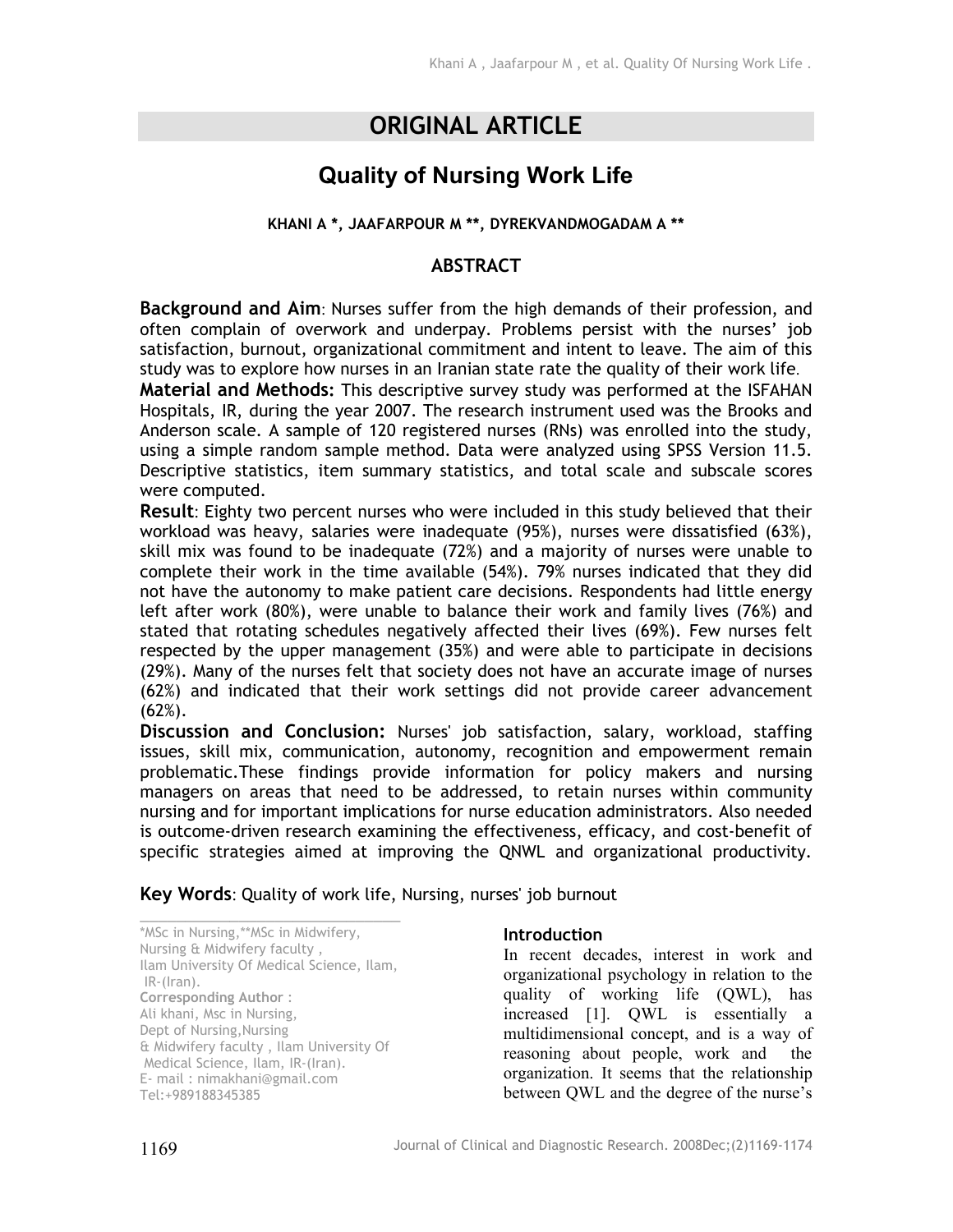involvement in their work, is a critical factor in achieving higher levels of quality of care delivery [2]. In health care organizations, QWL factors have recently been recognized to significantly influence the performance of staff members, and QWL also refers to strengths and weaknesses in the total work environment [3].

Quality of Nursing Work Life (QNWL) focuses on the degree to which registered nurses are able to satisfy important personal needs through their experiences in the work organization, while achieving the organization's goals , to make meaningful contributions to their organization [4].

Brooks and Anderson (2004), in an assessment of quality of nursing work life in acute care in a Midwestern state, concluded that nursing workload was too heavy, and that there was not enough time to do the job well. Respondents had little energy left after work, were unable to balance their work and family lives and stated that rotating schedules negatively affected their lives [5]. Preliminary evidence suggests that improvement of QNWL is a prerequisite to increasing productivity in hospitals. Thus, QNWL is in need of scholarly investigation [4]. Identifying the nurse's quality of work life can provide critical information for nursing managers in their efforts to design managerial programs that will enhance retention and work productivity. The purpose of this study was to explore how nurses in an Iranian state rate the quality of their work life.

#### **Material and Methods**

This descriptive study was performed at the Isfahan Hospitals, IR, University of Medical Sciences, during the year 2007. The study was approved by the institutional Ethics Committee. A sample of 120 registered nurses (RN) was enrolled into the study, using a simple random sample method .The only criterion used for sample inclusion, was

that the nurse was employed in a hospital setting. The research instrument used was the Brooks and Anderson scale (2005) [4].There are 4 subscales in the QNWL tool: (1) work life/home life, (2) work design, (3) work context, and (4) work world. A demographic questionnaire was also distributed, and the items included age, gender, marital status and work experience.

The first is termed the 'work life-home life dimension', or the interface between the nurse's work and home life. Since nurses are primarily female, this dimension reflects the role of mother (child care), daughter (elderly parent care), and spouse (family needs, available energy). The work design dimension is the composition of nursing work, and describes the actual work nurses perform. The work context dimension includes the practice settings in which nurses work and explores the impact of the work environment on both nurse and patient systems. Finally, the work world dimension is defined as the effect of broad social influences and change on the practice of nursing [5]. Brooks and Anderson (2004) report acceptable reliability for all subscales (work life/home life .56, work design .58, work context .88, and work world .60)[5].

The survey was pilot tested with a convenience sample of RNs who closely resembled the RNs in the sample. Cronbach's alphas for the dimensions were: work life/home life .75, work design .78, work context .90, work world .83 and total scale 0.93 [Table/Fig 1]. The rating scale was " $1 =$  strongly disagree" to " $6 =$  strongly agree"

|  | (Table/Fig 1) Total scale scores and subscale scores |
|--|------------------------------------------------------|
|  |                                                      |

| Scale                               | score range | Cronbach a |  |
|-------------------------------------|-------------|------------|--|
| 42-Item scale                       | $42 - 252$  | .93        |  |
| 7-Item work life/home life subscale | $7 - 42$    | .75        |  |
| 10-Item work design subscale        | 10-60       | .78        |  |
| 20-Item work context subscale       | 20-120      | .90        |  |
| 5-Item work world subscale          | $5 - 30$    | .83        |  |

To facilitate analysis, the rating scale of Brooks' QNWL survey was truncated into 2 areas of agrees and disagrees. The results reported here and in subsequent sections, are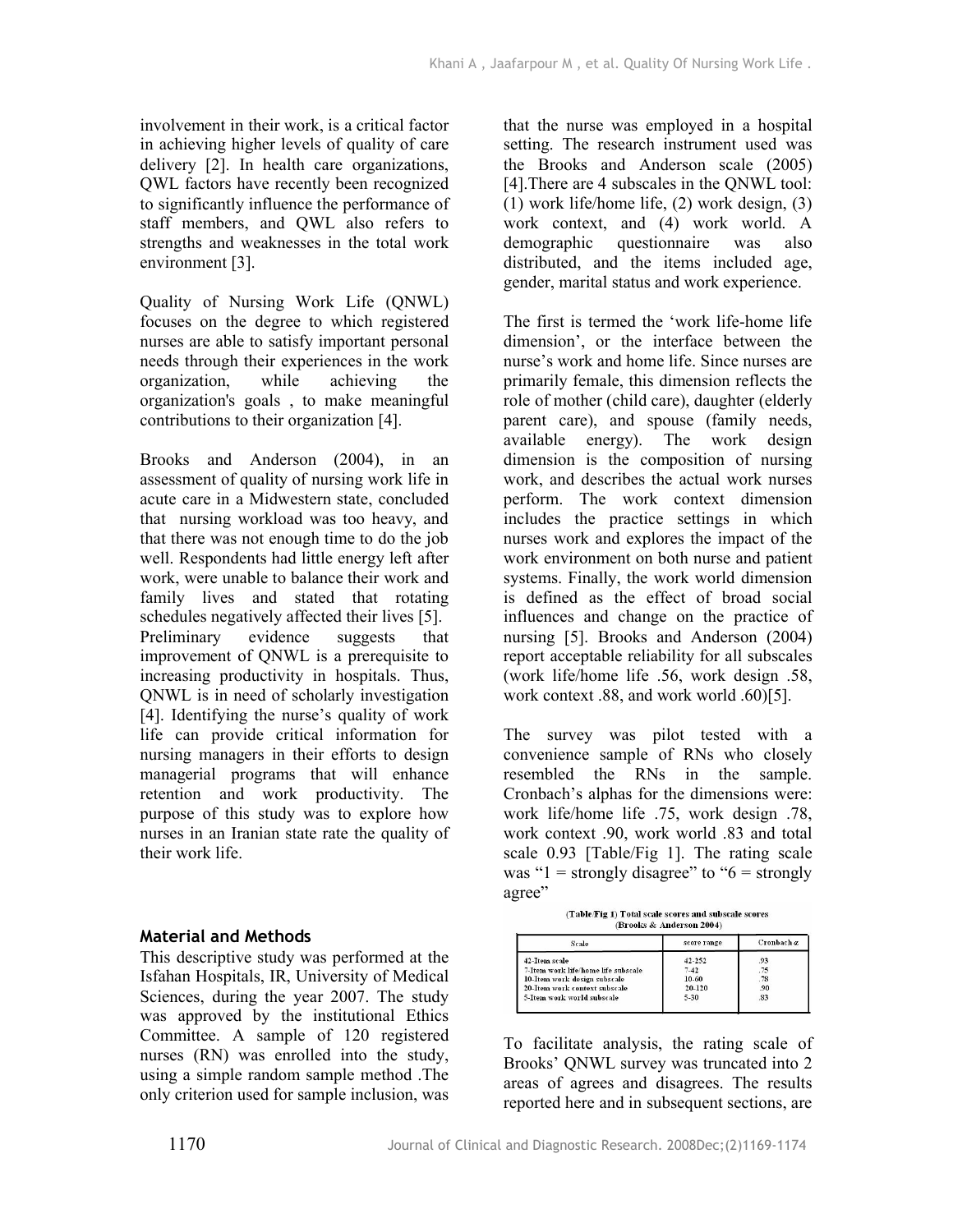the percentage of nurses who responded with ratings of agree to strongly agree (ratings of 4, 5, and 6), or the percentage of nurses who responded with ratings of strongly disagree to disagree (ratings of 1, 2, and 3) [Table/Fig 2]. The total possible scale score for the 42-item questionnaire ranged from 42 to 252. A low total scale score indicates a low overall QNWL, while a high total scale score indicates a high QNWL. For each subscale, the same is true, a high score indicating a more favourable environment. Data were analyzed using SPSS Version 11.5. Descriptive statistics, item summary statistics, and total scale and subscale scores were computed.

| (Table/Fig 2) Mean values and SD for instrument scales and subscales |  |  |
|----------------------------------------------------------------------|--|--|
|                                                                      |  |  |

| Scale                        | n   | Mean   | SD.   |
|------------------------------|-----|--------|-------|
| Total OWL                    | 120 | 123.00 | 11.23 |
| Work life/home life subscale | 120 | 19.21  | 3.41  |
| Work design subscale         | 120 | 28.60  | 5.00  |
| Work context subscale        | 120 | 60.32  | 9.28  |
| Work world subscale          | 120 | 14.40  | 3.64  |

#### **Results**

The typical respondents were females  $(n =$ 89, 74.2%), mean aged 32.2 (±6.3), and married ( $n = 80, 66.7\%$ ). Eighty percent were working full time in a staff position (n = 97) [Table/Fig 3]. The mean work experience of the nursing staff was  $8.2(\pm 6.6)$ years .The frequency of agreed or disagreed responses to the questions included in the questionnaires, have been depicted in [Table/Fig 4].



(Table/Fig 3) Demographic details of nurses included in the study

| (Table/F1g 4) Frequency of Responses                                              |                           |                             |
|-----------------------------------------------------------------------------------|---------------------------|-----------------------------|
| <b>Questions</b>                                                                  | Agree[n<br>$(^{0}/_{0})]$ | Disagree[n<br>$(^{0}_{0})]$ |
| WORK LIFE / HOME LIFE DIMENSION                                                   |                           |                             |
| I am able to balance work with my family needs                                    | 28(24%)                   | 92(76%)                     |
| I am able to arrange for day care when my child is ill                            | 80(67%)                   | 40 (32%)                    |
| I am able to arrange for child-care when I am at work                             | 46 (38%)                  | 74 (61%)                    |
| I have energy left after work                                                     | 24(20%)                   | 96 (80%)                    |
| I feel that rotating schedules negatively affect my life                          | 83(69%)                   | 37(31%)                     |
| I am able to arrange for day care for my elderly parents                          | 75(62%)                   | 45(37%)                     |
| My organizations' policy for family-leave time is adequate                        | 33(27%)                   | 87(73%)                     |
| <b>WORK DESIGN DIMENSON</b>                                                       |                           |                             |
| I am satisfied with my job                                                        | 44 (37%)                  | 76(63%)                     |
| My workload is too heavy                                                          | 99 (82%)                  | 21(18%)                     |
| I perform many non-nursing tasks                                                  | 95(79%)                   | 25(20%)                     |
| There are enough RNs in my work setting                                           | 20(17%)                   | 100(83%)                    |
| I have enough time to do my job well                                              | 46(38%)                   | 74 (62%)                    |
| I am able to provide good quality patient care                                    | 70(59%)                   | 50 $(41\%)$                 |
| I have autonomy to make patient care decisions                                    | 25(21%)                   | 95(79%)                     |
| I receive quality assistance from unlicensed support personnel                    | 30(25%)                   | 90(75%)                     |
| I experience many interruptions in my daily work routine                          | 20(16%)                   | 100(85%)                    |
| I receive sufficient assistance from unlicensed support                           | 28(23%)                   | 92(77%)                     |
| personnel                                                                         |                           |                             |
| WORK CONTEXT DIMENSION                                                            |                           |                             |
| I am able to communicate well with my nurse manager                               | 75(62%)                   | 45(38%)                     |
| My nurse manager provides adequate supervision                                    | 60 (50%)                  | $60(50\%)$                  |
| I am able to participate in decisions made by my nurse<br>manager                 | 35(29%)                   | 85(71%)                     |
| I feel that upper-level management has respect for nursing                        | 42 $(35\%)$               | 78 (65%)                    |
| I feel respected by physicians in my work setting                                 | 45(37%)                   | 75(63%)                     |
| I communicate well with the physicians in my work setting                         | 45(37%)                   | 75(63%)                     |
| My work setting provides career advancement opportunities                         | 45(37%)                   | 75(63%)                     |
| Friendships with my co-workers are important to me                                | 110(91%)                  | 10(9%)                      |
| I receive feedback from on my performance my nurse manager                        | 85(70%)                   | $35(30\%)$                  |
| I feel like there is teamwork in my work setting                                  | 90(75%)                   | 30(25%)                     |
| I feel like I belong to the work family                                           | 100 (83%)                 | 20(16%)                     |
| I am able to communicate with other therapists (physical,<br>respiratory, etc.)   | 97(81%)                   | 23(19%)                     |
| Nursing policies and procedures facilitate my work                                | 45 (38%)                  | 75(62%)                     |
| The nurses' lounge/break-area/locker room in my setting is<br>comfortable         | 52 $(43%)$                | 68 (56%)                    |
| I have access to degree completion programs through my work<br>setting            | 42 $(35\%)$               | 78 (65%)                    |
| I receive support to attend in-services and continuing education<br>programs      | 40 (33%)                  | 80(67%)                     |
| I am recognized for my accomplishments by my nurse manager                        | 30(25%)                   | 90(75%)                     |
| I feel safe from personal harm (physical, enotional, or verbal)                   | 28(23%)                   | 92(77%)                     |
| I fell the security department provides a secure environment                      | 80(66%)                   | 40 (34%)                    |
| I have adequate patient care supplies and equipment                               | 87(72%)                   | 33 $(28o/o)$                |
| WORK WORLD DIMENSION                                                              |                           |                             |
|                                                                                   | 45 (38%)                  | 75 (62%)                    |
|                                                                                   |                           |                             |
| My Salary is                                                                      | 6(5%)                     | 114(95%)                    |
| I believe that Society has the correct image of nurses<br>I feel my job is secure | 25(21%)                   | 95(79%)                     |

#### **Discussion**

The purpose of this study was to explore how nurses in an Iranian state rate the quality of their work life.

#### **Work Life/Home Life Dimension**

The findings from the present study are consistent with the findings from a previous study on acute care nurses by Brooks and Anderson (2004), in a Midwestern state, rating the quality of their work life [5]. Shift patterns have been related to turnover intention, job dissatisfaction, and job commitment [6], [7]. Flexible working conditions and shift patterns were found to be most important sources of job dissatisfaction among 130 nurses and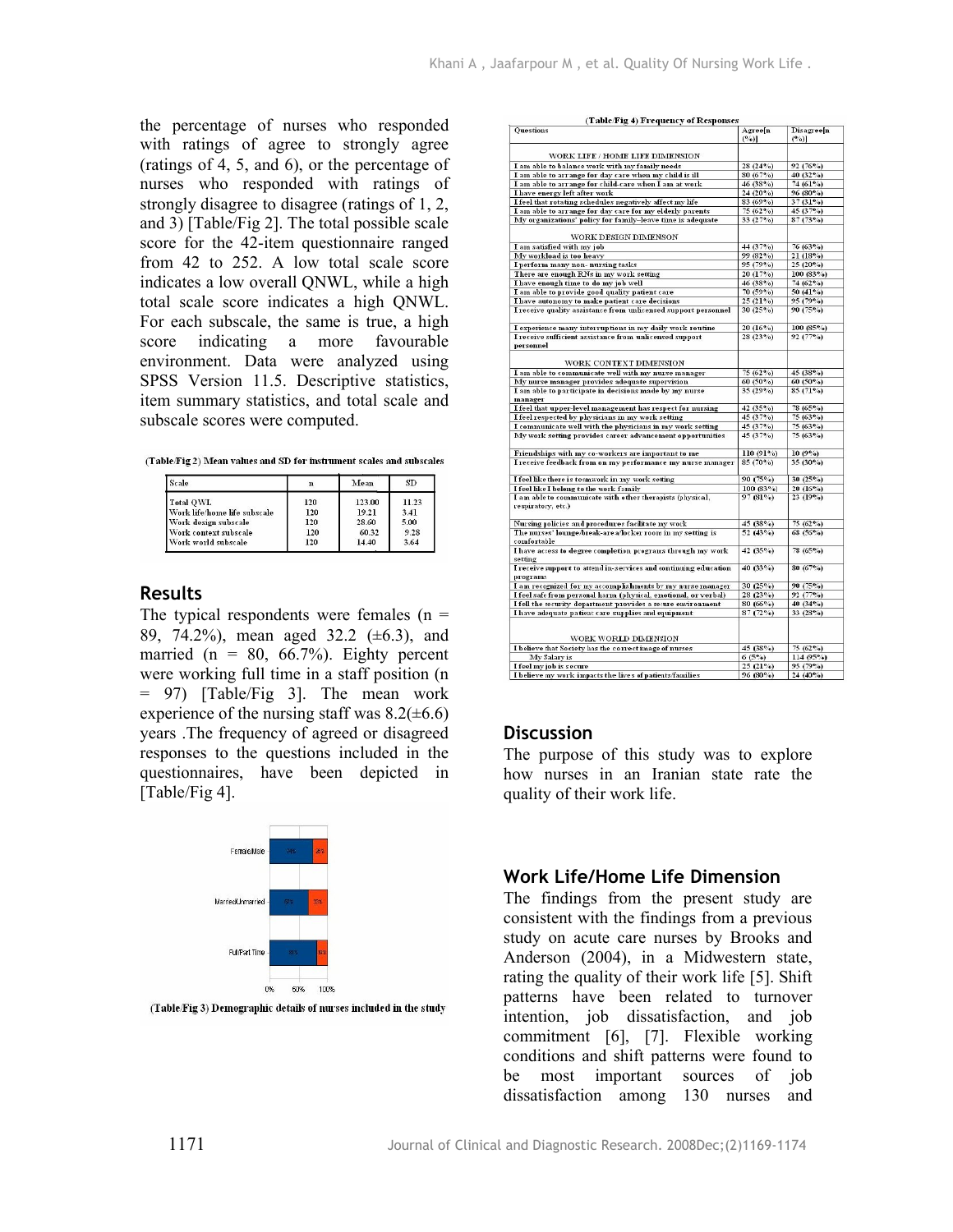midwives in four London hospitals [8]. Allowing nurses to influence shift patterns and accommodating preferred shift pattern, were positively associated with commitment to nursing [6]. Rotating shifts also have been shown to increase nurse turnover [8].

## **Work Design Dimension**

Hegney et al (2006) conclude that nurses found that their workload was heavy, and a majority of nurses were unable to complete their work in the time available. Workload has been cited as the principle cause for nurses considering leaving their workplace and their profession [9]. Respondents in this study believed that there were not enough RNs on their units. Recent research has linked low staffing levels with poor patient welfare and longer patient stay [10]. In the study by Aiken et al (2002), the authors found that each additional patient per nurse was associated with a 23% increase in the odds of nurse burnout and a 15% increase in the odds of iob dissatisfaction [11].Workload and related issues such as understaffing or inappropriate staffing can cause turnover, which then compounds the problem [9].

## **Work Context Dimension**

Few nurses felt respected by the upper management, and were able to participate in decisions. Day (2005) concluded that 65% of nurses believed that the administration did not listen or respond to their concerns and ideas. The results suggest that there needs to be an improvement in the line of management attitudes, with greater valuing of nurses [9].

Van and Lucas examined the relationship between management practices and anticipated turnover, and found that a more participated (vs. authoritarian) management style is associated with a less anticipated turnover. Gifford et al found that cultures that focus on building trust, which emphasize cohesion and encourage participatory decision making and open communication between managers and staff,

are associated with a higher level of job satisfaction [12].

Respondents also indicated that their work settings did not provide career advancement opportunities, and skill mix was often inadequate. Rout (2000) found that nurses perceived a lack of opportunity for career development, and reported lower work satisfaction [13].

 The potential for achievement, recognition, and growth have been identified as important motivators in the pursuit for excellence in the nursing practice. Strategies to enhance the nurse's professional status and personal accomplishment should be effective in increasing the nurse's life satisfaction [8].

In order to ensure job satisfaction and to prevent frustration, it is essential to create motivation to be useful, and to promote personal growth and development [14]. Skill mix is a major identified factor affecting the nursing environment. Hegney et al (2006) concluded that staffing numbers and skill mix are factors having impact on patient safety, length of stay and patient outcomes; they were also shown to have a major effect on the staff morale of nurses in Queensland [9].

In addition, the nurse's collaboration with other health care personnel can influence their job satisfaction. Collaboration with other professionals as well as with colleagues, is important for their professional development, and quality of care and forms is an important issue for the clinical nurse leadership [15].

## **Work World Dimension**

Many felt that society does not have an accurate image of nurses. The findings of this study are in line with studies carried out concerning the socio-cultural status of nurses in Japan. Another important factor that has contributed to the nursing problem is the poor social position of RNs in Iran. People think of RNs as assistants to the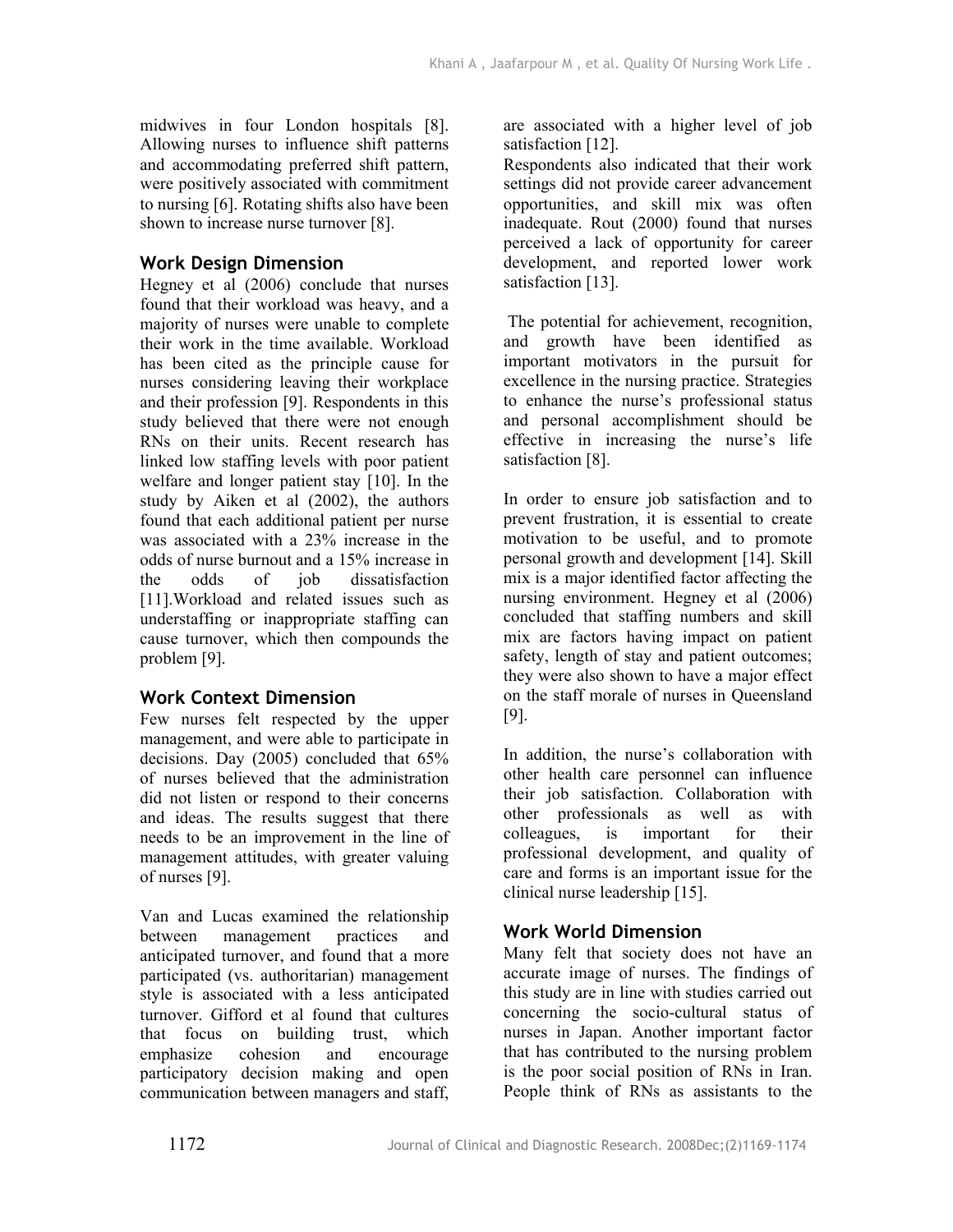physicians, and many physicians also regard nurses only as their helpers and do not consider them as specialists in the art of caring [14]. A poor public image of nursing may affect not only nursing recruitment, but also the nurse's attitudes towards work [16]. To enhance the nurse's job performance and to reduce their turnover intentions, it is important to improve both the public image and self-image of nurses. In Taiwan, Yin and Yang (2002) concluded that salary and fringe benefits were the strongest factors related to nursing turnover in hospitals [17]. Focus group discussions showed that the nurse's salaries differ in term of the hospital salary system, and pay was a buffer for them to stay in nursing [2]. In another study in Jordan, Abu Alrub concluded that underpayment of nurses is one of the major reason for the nurse's dissatisfaction and intention to leave hospitals [18]. The nurse's salaries have not increased in the past decade, and are not commensurate with increased responsibilities [5]. Remuneration is often touted as the principal reason for job dissatisfaction, and certainly is identified by nurses as being a major reason for considering leaving a job.

A survey of staff nurses in North Carolina asked nurses why they stayed with their employer. Good mentors and colleagues, satisfactory pay, desirable benefits, flexible scheduling, and positive relationships with physicians, were the top 5 reasons cited by registered nurses [12].

Nurse educators are not preparing nurses for the rapidly changing healthcare industry, and healthcare executives are concerned about the RN workforce. This study highlights the importance of improving the nurses working environment and relieving the nurse's heavy workload. Also, more of the dissatisfaction involved with nurses in this study is directly related to nurse's salary. Findings suggest that discretionary employee benefits enhance the work life quality of nurses, and nurse executives should take notice of the same. Competitive salaries and a variety of schedule options are

needed. In collaboration with their colleagues in human resources, nurse executives can develop and implement employee benefit programs that would improve the work life of nurses. Methods to reward and recognize the nurse's contribution to patient care are needed. Shared governance, clinical ladders, and self-scheduling, are a few of the strategies that could be implemented in the clinical setting to improve nursing work life [5].

## **Conclusion**

Results clearly suggest that hospitals need to provide vigorous and ongoing management skill development, so that managers can develop the competencies needed to be effective administrators. Likewise, education of nurse managers is needed so that they are better able to recognize staff for a job well done. Further research is needed to understand the work life concerns of nurses in other settings.

Findings from this study suggest that salaries were inadequate and nurses were dissatisfied, nursing workload was too heavy, and that there was not enough time for the job. Respondents had little energy left after work, were unable to balance their work and family lives and stated that rotating schedules negatively affected their lives. To conclude, nursing job satisfaction, turnover, workload, staffing issues, skill mix, communication, autonomy, rewards, recognition, and empowerment remain problematic. This research provides a beginning step in understanding the work life of nurses in an Iranian setting. Also, there is a need for outcome-driven research examining the effectiveness, efficacy, and cost-benefit of specific strategies aimed at improving the QNWL and organizational productivity.

## **Acknowledgement**

We thank the staff of ISFAHAN, IR, hospitals, for providing the necessary support for successfully completing this study.